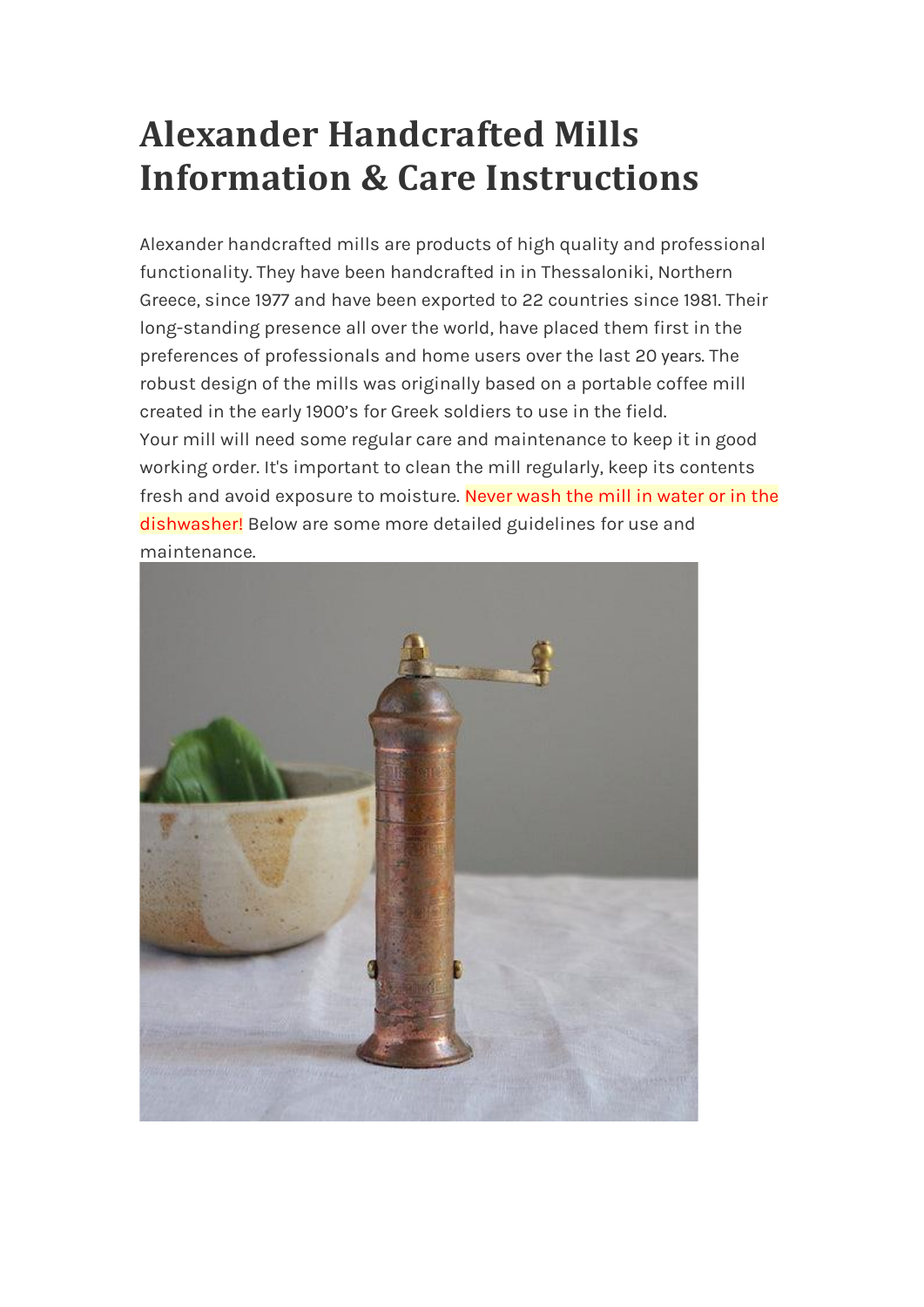#### **Assembly**

Unlike other mills which have a 20mm (0.8'') diameter mechanism, Alexander mills are equipped with various sizes of 100% metal mechanisms, depending on their size. For example, the pepper mill 30001 has 23mm (0.9'') diameter mechanism, 40404 38mm (1.5'') and 50500 has 48mm (1.9'') diameter. This helps them grind pepper in very large quantities easy, in no time.

All pepper and coffee mills have an adjustable mechanism between fine and coarse grinding. Coffee mills are ideal for grinding filter coffee (French coffee, espresso, cappuccino etc.).

Salt mills grinding mechanisms are 38mm in diameter, are made of stainless steel and very tough polyamide (30% glass). Each mill provides plenty of room, to fill it with pepper, salt or coffee. Many types of Alexander mills, such as Chef's Mills, are assembled ready for use. Other mill types may be sold with the handle inside the body of the mill. To assemble the mill, unscrew the bolt at the top of the mill and remove the top, take out the handle, replace the lid, place the handle on top of this, and screw the nut down tight. Prior to first use, it is recommended to clean the mechanism by grinding a small amount of ingredients through the mill and discarding. **Instructions for Use**

Only use the mill for grinding ingredients it was intended for. Pepper mills are designed for grinding standard peppercorns, but may also be used to grind dry spices. Generally, it is not recommended to grind larger peppercorns or spices with a soft core in these mills. Never grind salt in a mill intended for pepper, as this will corrode the metal mechanism. Salt mills have a food safe plastic grinding mechanism and are suitable for grinding dry sea salt or rock salt. Avoid "wet" or "grey" sea salt, or salt flakes as these will clog the mechanism. Coffee mills come with a closed cup at their base to collect the ground coffee and are provided with a bigger mechanism since coffee beans are usually bigger in size.

#### **Inserting Ingredients**

Mills 42006-106-606-706, have a unique trap door at the side for inserting peppercorns. All other mills are filled from the top by unscrewing the top knob and removing and replacing the handle and lid. It's a good idea to refresh the contents of the mill regularly to avoid them becoming stale and absorbing moisture over time which will clog the mill. When refilling salt mills, beware of any salt residue that may stick between the grinder lid and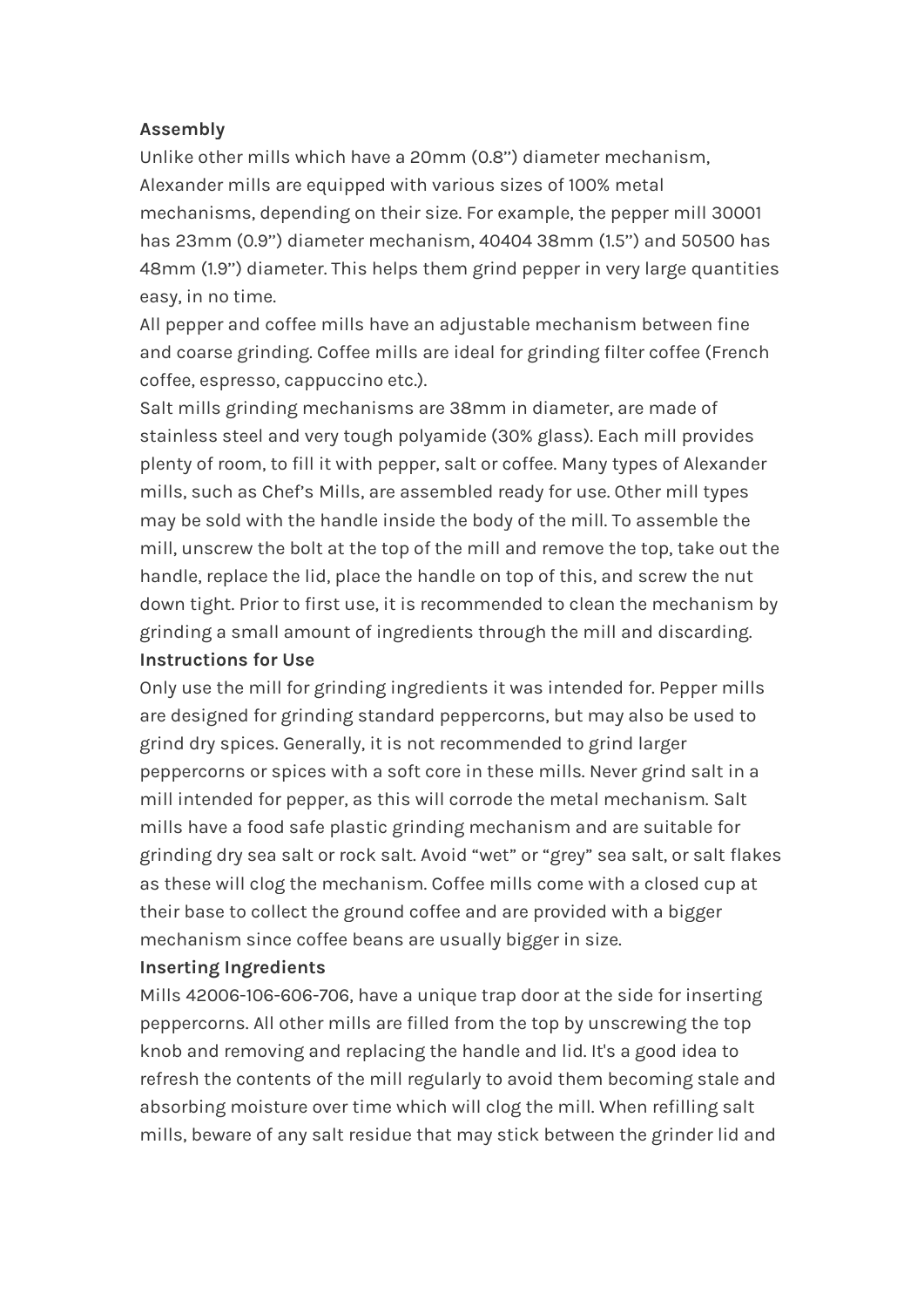its body. This can cause severe oxidation. Before replacing the grinder cap, clean the area with a small brush and dry cloth.

# **Adjusting the Grind**

Mills 42006-106-606-706 are adjusted by turning the knob at top. Tighten the knob clockwise for a finer grind. All other pepper mills and coffee mills may be adjusted by adjusting a screw to the underside of the grinding mechanism at the bottom of the mill.

## **Cleaning Internal Parts**

# **NEVER WASH THE MILL IN WATER OR IN THE DISHWASHER!**

Regular cleaning will help maintain your mill in good working condition. Take the opportunity to give the mill a clean whenever you've taken it apart to refill the contents. The mills are designed to be easily disassembled for maintenance. Take the mill apart completely to remove any contents and thoroughly clean all parts.



After removing the top knob and handle, the grinding mechanism and central shaft should also be removed from the body of the mill. Mills 42006- 106-606-706 can be disassembled by removing screws to the underside of the mill. Other pepper mills have screws at the sides of the mill which need to be removed to take out the grinding mechanism. Salt mills have a different plastic grinding mechanism held in by screws to the underside of the mill, which can be removed to remove the plastic parts. Salt mills also have a black plastic internal lining to the main body of the mill which cannot be removed. Watch our tutorial video showing how to disassemble a salt grinder by clicking the link below.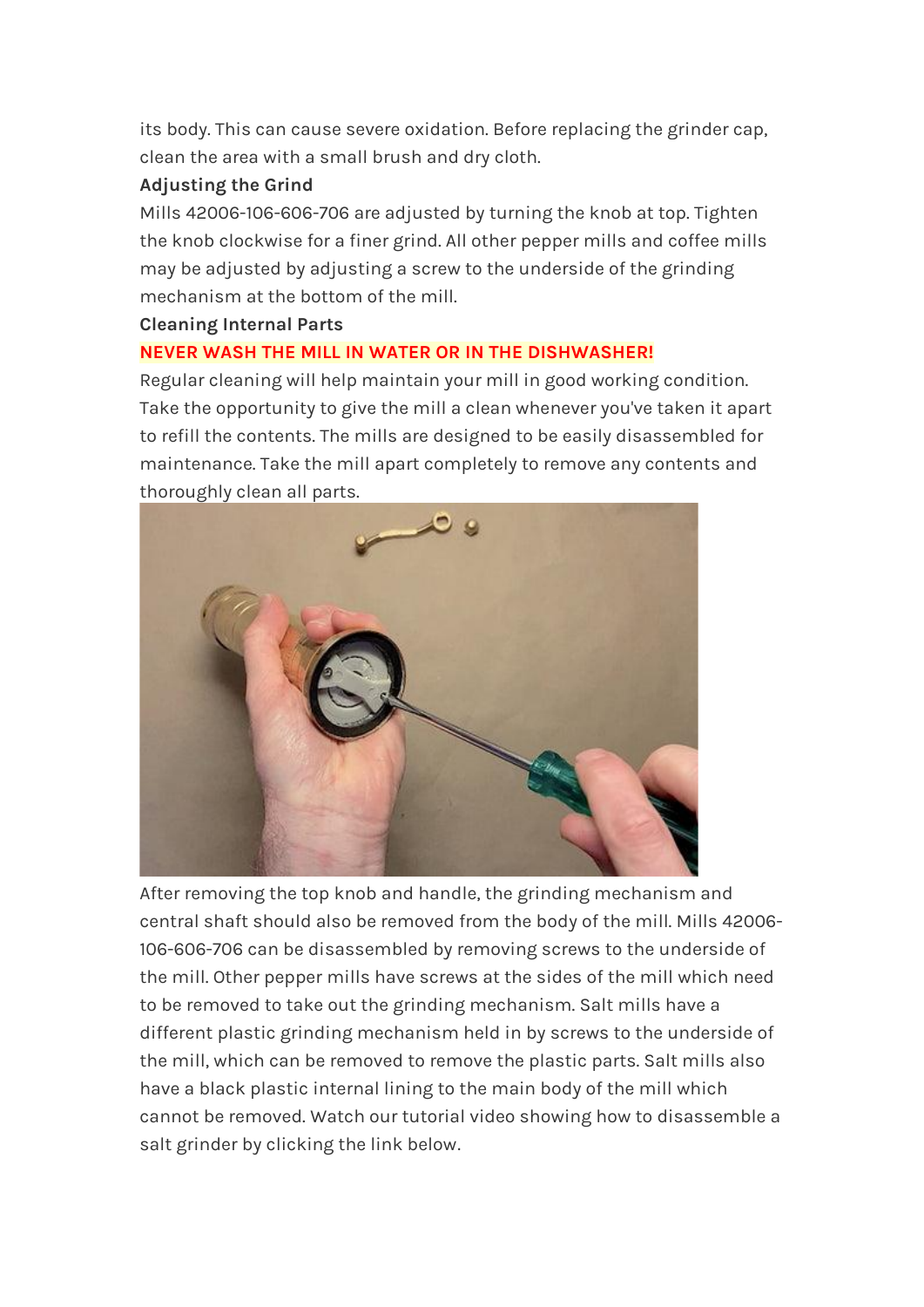Once the mill is disassembled, give all the parts a good clean with a small brush and dry cloth. Only the plastic parts of the salt grinders can be cleaned separately in water to dissolve any clogged salt. All parts should be thoroughly clean and dry before reassembling.

Any corrosion occurring inside the mill should be controlled while the mill is disassembled for cleaning. See below for more information on controlling corrosion.

[https://www.youtube.com/watch?v=W6d6mpBe9og&ab\\_channel=PoliviosI](https://www.youtube.com/watch?v=W6d6mpBe9og&ab_channel=PoliviosIoannou) [oannou](https://www.youtube.com/watch?v=W6d6mpBe9og&ab_channel=PoliviosIoannou)

## **Cleaning and Polishing the Exterior**

Brass and copper are naturally resistant to corrosion, but like all metals, they will inevitably oxidize and change in appearance with touch and with use and through exposure to moisture and oxygen in the air. This process is part of the nature of the metal and brings with it an attractive patina of use. The change in appearance is unpredictable and might occur in different ways on different parts of the mill.

If you prefer to retain a bright polished look, most of the mills can be polished with an ordinary metal cleaner (such as Brasso or similar) using a soft cloth to polish the outside of the mill.

Please note however – some of Alexander pepper mills are supplied with a lacquer coating which is baked on and provides resistance to exterior tarnishing, but which should not be cleaned or polished using metal cleaning product. Mills with a lacquer coating may be wiped clean with a damp cloth then dried.

## **Controlling Corrosion**

Care should be taken to avoid exposure to moisture. Never wash or submerge the mill in water and do not wash in the dishwasher. Store the mill in a cool dry place. Exposure to moisture or humid environments may lead to more extreme corrosion such as bright green-blue to grey colorations, which are best removed. Corrosion may also sometimes occur inside the mill or between metal parts for example between the lid and the body of the mill, which can be checked and cleaned when refilling the contents.